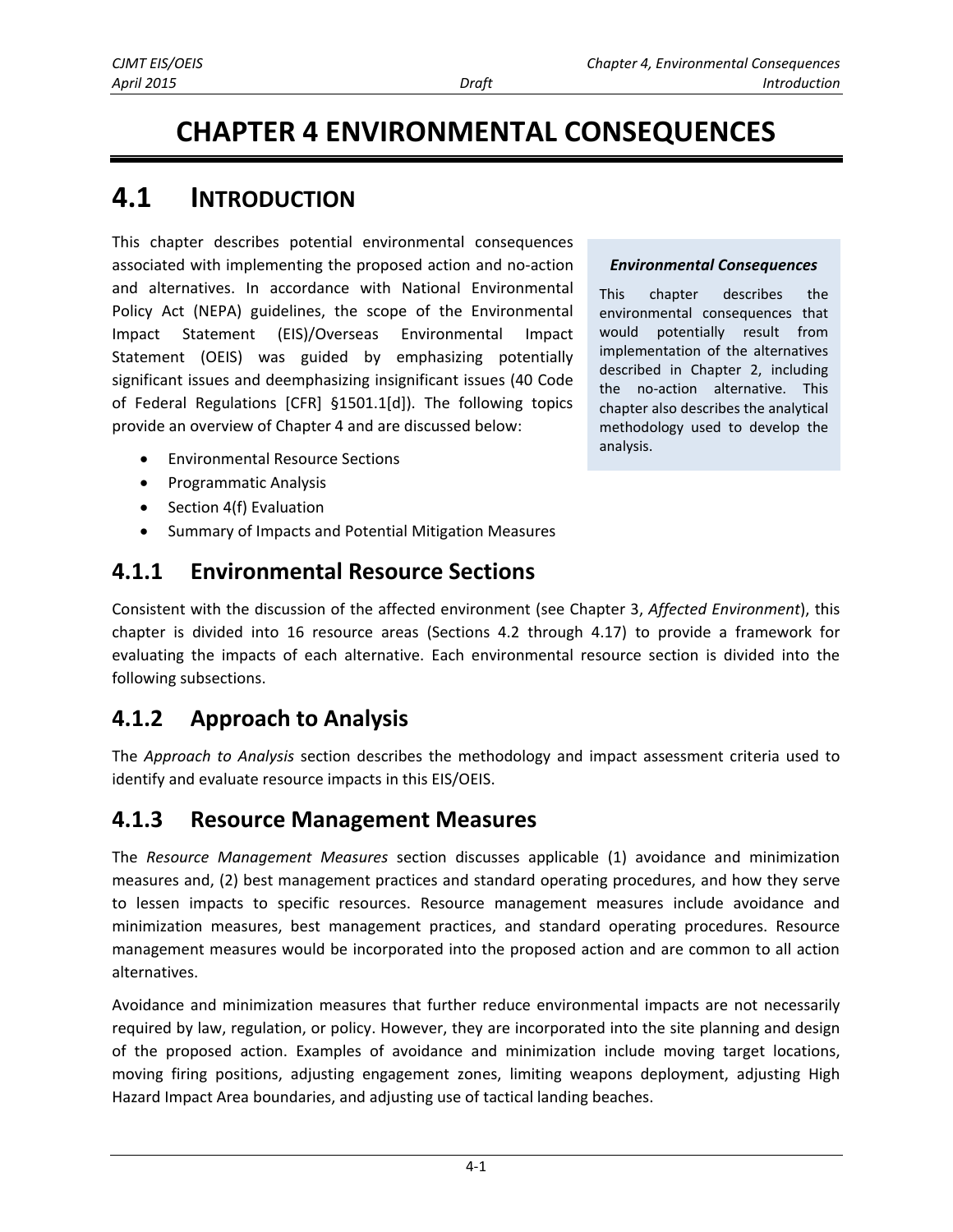| CJMT EIS/OEIS     |       | Chapter 4, Environmental Consequences |
|-------------------|-------|---------------------------------------|
| <b>April 2015</b> | Draft | <i>Introduction</i>                   |

Best management practices include standard operating procedures and commonly accepted practices routinely implemented by the Department of the Navy (DoN) in design, construction, and operations to provide for the safety of personnel and equipment, as well as aid with regulatory compliance. The EIS/OEIS impact analysis (Chapter 4) assumes that resource management measures are successfully incorporated into the proposed action. Best management practices and standard operating procedures are described in Appendix D, *Best Management Practices*.

### **4.1.4 Action Alternatives**

Chapter 4 covers both the action and no-action alternatives. Each resource area includes analysis of impacts under the three Tinian action alternatives and the two Pagan action alternatives. The separate Tinian and Pagan presentations enable the unique characteristics of each island as well as distinct types of training venues to be clearly depicted. These separate presentations do not change the intent of the proposed action which is to establish Range and Training Areas (RTAs) on both Tinian and Pagan.

### **4.1.5 Construction and Operation Impacts**

A separate discussion of the potential impacts resulting from both construction, and operational activities associated with implementation of the Tinian and Pagan action alternatives is provided*.* Some resource areas do not include discussion of either construction period or operations period impacts, as those activities are not applicable to the discussion. For example, there are no construction period impacts under Section 4.6, *Airspace*.

#### **4.1.5.1 Impact Determination**

A determination is made for each potential impact as to whether it would be significant or not, as appropriate. If the impact would be significant, a determination is made as to whether it could be mitigated to less than significant. If not, the consequences of the significant impacts are presented.

#### *Significant Impacts*

According to NEPA, a determination of significance requires consideration of both the context of the action and the intensity or severity of the impact (40 CFR § 1508.27).

### **4.1.5.2 Potential Mitigation Measures**

For the purpose of this EIS/OEIS, mitigation measures are additional project-specific measures to actively minimize, rectify, reduce, or provide compensation for impacts identified through the NEPA environmental review process. Mitigation measures are implemented and monitored as practicable in addition to the avoidance and minimization measures, best management practices, and standard operating procedures that are included as part of the proposed action. Examples of potential mitigation measures include habitat restoration to mitigate for habitat removed during construction, and removal of existing non-native invasive species. Unlike resource management measures, which are incorporated into the proposed action, commitments to specific mitigation measures will be documented through the Record of Decision, a permit/approval, programmatic agreement or other formal agreement. Section 4.20 summarizes the impacts and potential mitigation measures for the Tinian alternatives and the Pagan alternatives analyzed in this EIS/OEIS. Table 4.20-1 and Table 4.20-2 provides a summary of the impacts for both construction and operation activities for the Tinian and Pagan alternatives.